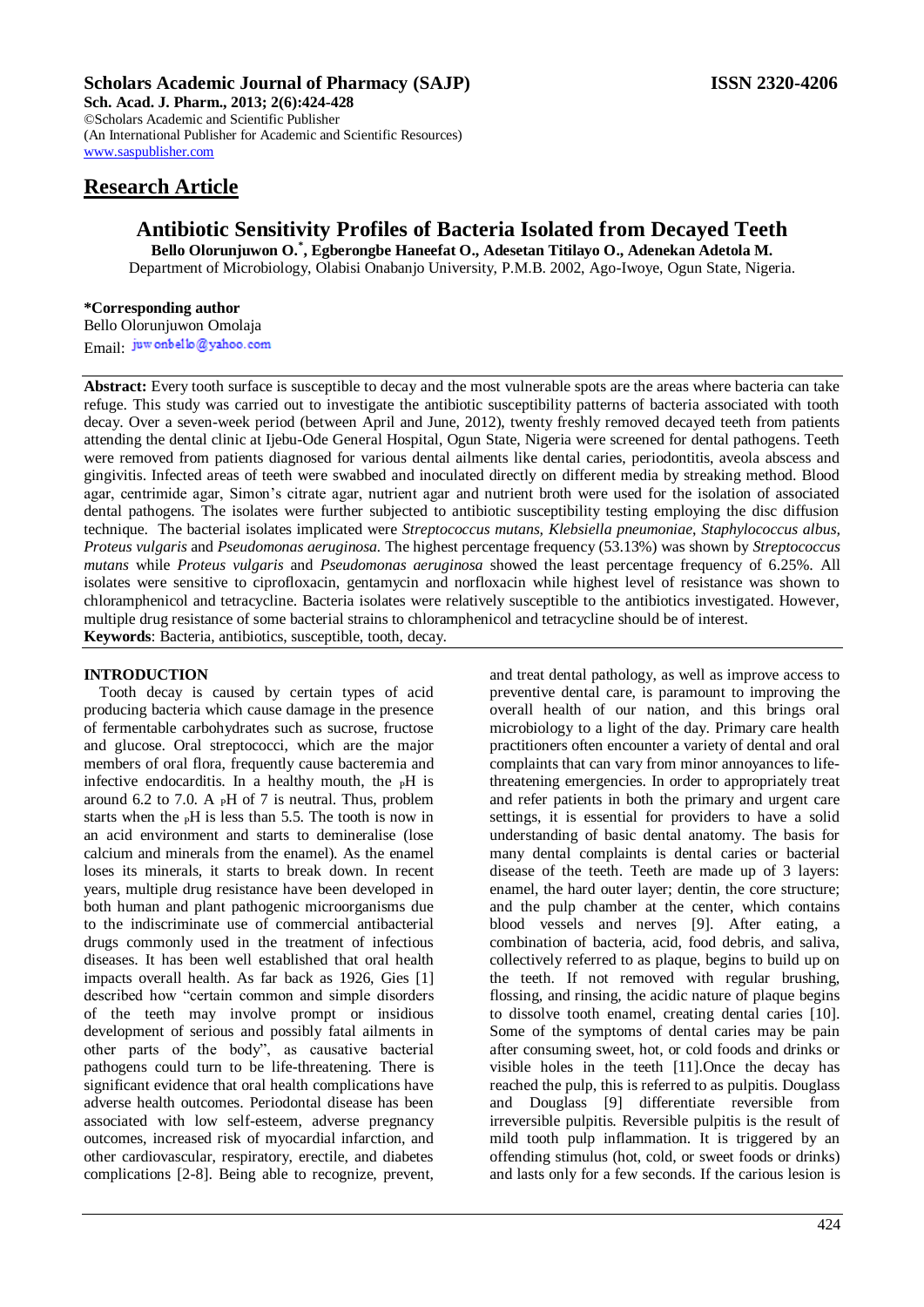left untreated, irreversible pulpitis will result. Once the progression to irreversible puplitis occurs, pain is persistent, poorly localized, and not just a response to noxious stimuli. The treatment for irreversible pulpitis is pain control and dental referral for root canal or extraction of the tooth. Apical periodonitis, or inflammation around the apex of the tooth, is the result of a severely inflamed pulp that has become necrotic. If apical periodonitis becomes localized and purulent, it is referred to as an apical abscess. The accurate description and ability to concisely describe dental and oral anatomy requires some basic knowledge of dental nomenclature. Providers should be familiar with the following terms [12].

- Mandibular—refers to the lower jaw or mandible
- Maxillary—refers to upper jaw or maxilla
- Primary or deciduous—can be used interchangeably to describe baby teeth
- Succedaneous—permanent teeth
- Labial—toward the lips
- Buccal—toward the cheek
- Facial—labial and buccal collectively
- Lingual—toward the tongue
- Mesial—Vertical tooth surface toward front of jaw and midline
- Occlusal—premolar and molar surfaces that come in contact with the teeth in the opposite jaw during closure
- Incisal—surfaces of incisors and canines that come in contact with the teeth in the opposite jaw

In addition to basic dental anatomy, health practitioners should be familiar with the names of different types of teeth and how they are arranged in both deciduous and permanent dentition. There are eight kinds of teeth: central incisors, lateral incisors, canines (cuspids), first premolars (first bicuspid), second premolar (second bicuspid), first molars, second molars, and third molars. There are twenty deciduous teeth: four central incisors, four lateral incisors, four canine (cuspids), four first molars, and four second molars. In permanent dentition, there are also four premolars (first bicuspid), four second premolars (second bicuspid), and four third molars, for a total of thirty-two teeth [12].This study, therefore, provides experimental information on the bacteria associated with tooth decay and the susceptibility of the oral pathogenic isolates to certain antibiotics.

### **MATERIALS AND METHODS Isolation of bacteria**

The test organisms were isolated directly from freshly removed infected teeth of twenty patients visiting the dental clinic at Ijebu-Ode General Hospital, Ogun State, Nigeria. They were diagnosed for various dental ailments like dental caries (ten), periodontitis (five), aveola abscess (three) and gingivitis (two). The infected areas of the teeth were swabbed with sterile cotton wools to remove debris and saliva, and were inoculated directly on different media by streaking method. *Streptococcus mutans*, *Pseudomonas aeruginosa, Staphylococcus albus, Proteus vulgaris* and *Klebsiella pneumonia* were isolated on blood agar, centrimide agar, Simon's citrate agar, nutrient agar and nutrient broth, respectively. The plates were incubated at 37°C for 24-48 hour. Characteristic colonies were picked from the plates and purified by repeated subculturing. Pure colonies were streaked on nutrient agar slopes in McCartney bottles incubated at  $37^{\circ}$ C for 24 h. These slants were used as stock cultures and were stored in the refrigerator.

#### **Characterization of bacterial isolates**

Pure cultures of bacteria isolated were characterized and identified on the basis of their biochemical properties. Carbohydrates fermentation tests were also carried out on isolates according to the method of Benson [13].

### **Antibiotic Susceptibilty Testing**

The susceptibility of isolates to various conventional antibiotics was determined using Mueller-Hinton agar (Oxoid Ltd, UK) while employing the disk diffusion method in accordance with the guidelines of the National Committee for Clinical Laboratory Standards<sup>14</sup>. The antibiotics used in this study include Amoxycillin (Amx), Chloramphenicol (Chl), Ciprofloxacin (Cpx), Cloxacillin (Clo), Cotrimoxazole (Cot), Erythromycin (Ery), Gentamycin (Gen), Norfloxacin (Nfx), Rifampicin (Rfp), Streptomycin (Str) and Tetracycline (Tet). The commercial antibiotic disks were introduced on to agar plates previously seeded with 18 h-broth cultures of the test organisms. The plates were incubated at  $37^{\circ}$ C for 48 h. The inhibition zones were measured, scored as sensitive, intermediately susceptible and resistant according to the NCCLS recommendations.

#### **RESULTS AND DISCUSSION**

In this study, five genera of bacteria were implicated to be directly associated with the various dental diseases and these include *Streptococcus, Staphylococcus, Pseudomonas, Klebsiella* and *Proteus* (Table 1).

*Streptococcus mutans, Klebsiella pneumoniae, Staphylococcus albus, Proteus vulgaris* and *Pseudomonas aeruginosa* were directly associated with dental caries (Table 2). Furthermore, it was established that *Streptococcus mutans, Staphylococcus albus* and *Proteus vulgaris* were responsible for periontitis. *Streptococcus mutans* was the only implicated bacterium in the case of gingivitis while *Streptococcus mutans* alongside *Staphylococcus albus* were directly associated with *Aveola abscess* (Table 2).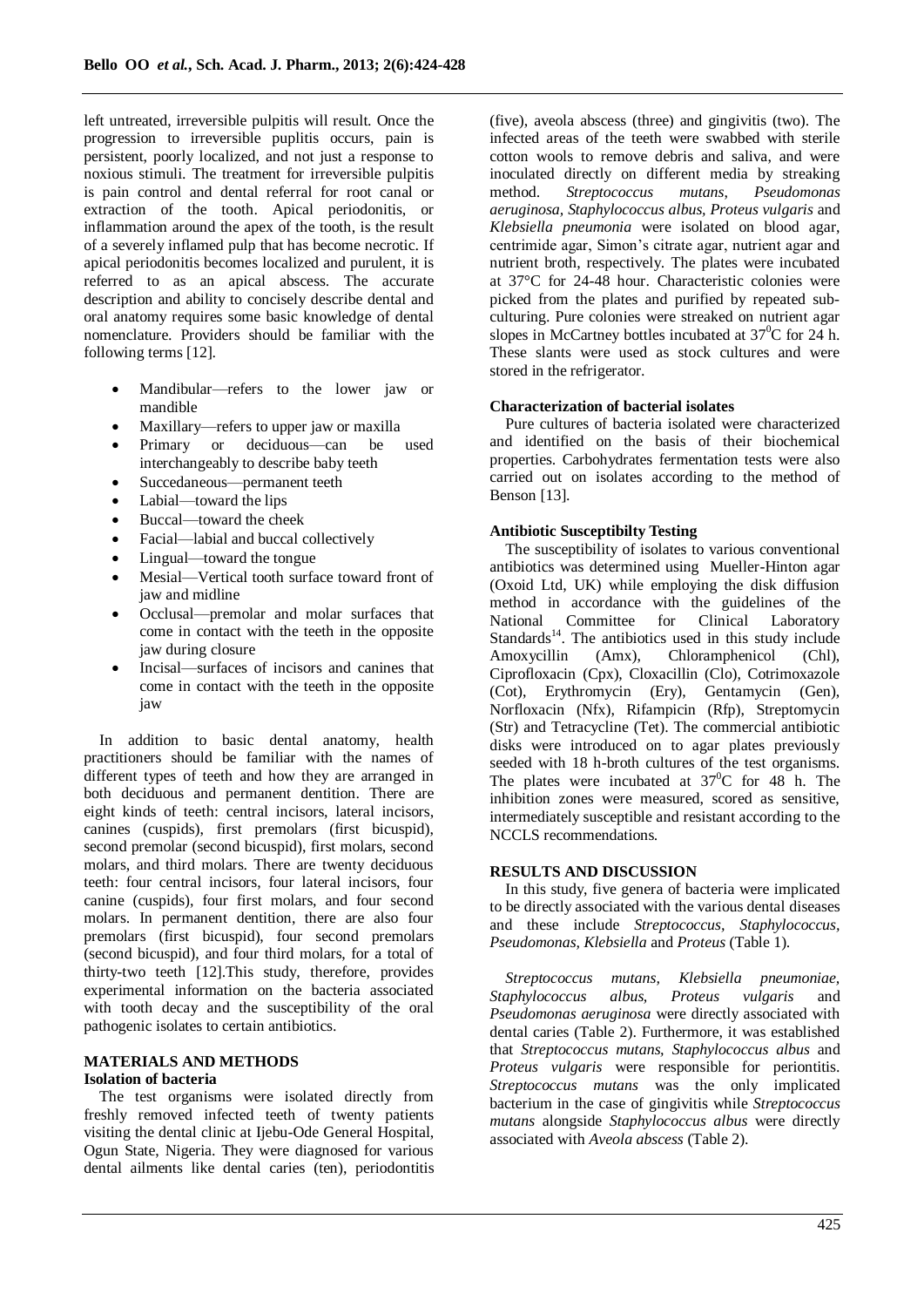| <b>Tests</b>                                      |             | Most probable isolates |                |              |              |             |  |  |
|---------------------------------------------------|-------------|------------------------|----------------|--------------|--------------|-------------|--|--|
|                                                   |             | Streptococcus          | Staphylococcus | Pseudomonas  | Klebsiella   | Proteus     |  |  |
|                                                   |             | mutans                 | albus          | aeruginosa   | pneumonia    | vulgaris    |  |  |
|                                                   | Gram's      | $+$                    | $^{+}$         |              |              | $+$         |  |  |
|                                                   | stain       |                        |                |              |              |             |  |  |
| <b>Biochemical Reactions and</b><br>Sugar Utility | Shape       | $\mathcal{C}$          | C              | $\mathbb{R}$ | $\mathbb{R}$ | $\mathbf R$ |  |  |
|                                                   | Motility    | ۰                      |                | $+$          |              | $+$         |  |  |
|                                                   | Catalase    | -                      | $^{+}$         | $+$          |              | $+$         |  |  |
|                                                   | Oxidase     |                        |                | $^{+}$       | $+$          | $^{+}$      |  |  |
|                                                   | Urease      | ۰                      |                |              | $+$          | $^{+}$      |  |  |
|                                                   | Coagulase   |                        | $+$            |              |              |             |  |  |
|                                                   | Indole      | $^{+}$                 |                |              |              | $^{+}$      |  |  |
|                                                   | Citrate     |                        | $+$            | $+$          |              | $^{+}$      |  |  |
|                                                   | utilization |                        |                |              |              |             |  |  |
|                                                   | Fructose    | A                      | NR             | A            | <b>NR</b>    | <b>NR</b>   |  |  |
|                                                   | Lactose     | <b>NR</b>              | AG             | $\mathbf{A}$ | AG           | AG          |  |  |
|                                                   | Arabinose   | A                      | AG             | <b>NR</b>    | A            | A           |  |  |
|                                                   | Sucrose     | A                      | AG             | AG<br>A      |              | AG          |  |  |
|                                                   | Malatose    | A                      | A              | A            | <b>NR</b>    | <b>NR</b>   |  |  |

**Table 1: Biochemical characteristics of bacterial isolates from decayed teeth**

Keys: A =Acid Production; R = Rods; G= Gas production; C = Cocci; A/G=Acid/Gas production,  $+$  = Positive,  $-$ Negative, NR= No reaction

## **Table 2: Composite table relating the occurrence of dental diseases and the implicated bacteria**

| <b>Dental diseases</b> | Case number | <b>Implicated organisms</b> |  |  |  |
|------------------------|-------------|-----------------------------|--|--|--|
| Dental caries          |             | Streptocococcus mutans      |  |  |  |
|                        | 10          | Klebsiella pneumonia        |  |  |  |
|                        |             | Staphylococcus albus        |  |  |  |
|                        |             | Pseudomonas aeruginosa      |  |  |  |
| Periontitis            |             | Streptocococcus mutans      |  |  |  |
|                        | 5           | Staphylococcus albus        |  |  |  |
|                        |             | Proteus vulgaris            |  |  |  |
| Gingivitis             | 3           | Streptocococcus mutans      |  |  |  |
| Aveola abscess         | າ           | Streptocococcus mutans      |  |  |  |
|                        |             | Staphylococcus albus        |  |  |  |

Table 3 shows the percentage frequency of the bacterial isolates with associated dental diseases. *Streptococcus mutans* was the common organism associated with the four dental diseases with the highest percentage frequency of 53.13%. This was followed by

*Staphylococcus albus* (25%), *Klebsiella pneumoniae* (9.34%). However, *Proteus vulgaris* and *Pseudomonas aeruginosa* showed the same percentage frequency of 6.25% indicating that they are seldom associated with dental diseases (Table 3).

| <b>Bacterial species</b> | <b>Dental diseases</b>                         | Occurrence of the<br><b>Bacteria</b> | Percentage occurrence<br>of the bacteria |  |  |
|--------------------------|------------------------------------------------|--------------------------------------|------------------------------------------|--|--|
| Streptococcus mutans     | dental caries, periodontitis<br>and gingivitis | 17                                   | 53.13%                                   |  |  |
| Staphylococcus albus     | dental caries and aveola<br>abscess            |                                      | 25%                                      |  |  |
| Proteus vulgaris         | dental caries                                  |                                      | 6.25%                                    |  |  |
| Klebsiella pneumonia     | dental caries                                  |                                      | 9.34%                                    |  |  |
| Pseudomonas. Aeruginosa  | dental caries                                  |                                      | 6.25%                                    |  |  |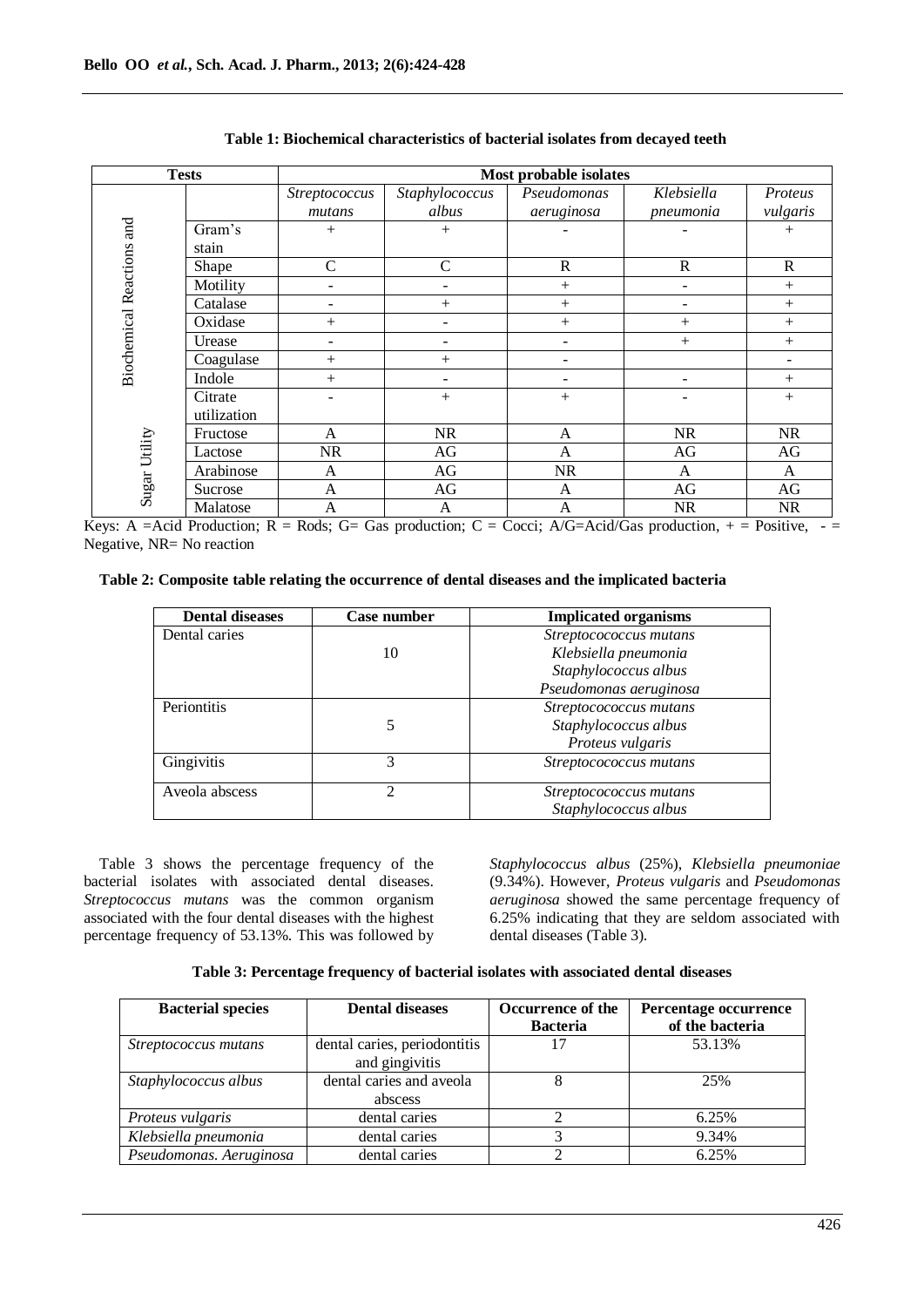There were variations in the susceptibility patterns of the isolates to the various antibiotics. All the isolates were found to be sensitive to ciprofloxacin, gentamycin and norfloxacin. *Streptococcus mutans, Staphylococcus albus* and *Pseudomonas aeruginosa* were resistant to amoxicillin. *Proteus vulgaris* was extremely resistant to chloramphenicol and tetracycline as shown by no zones of inhibition. Only *Staphylococcus albus* was sensitive to tetracycline, *Klebsiella pneumoniae* was intermediately susceptible while others were found resistant. None of the isolates was sensitive to chloramphenicol; *Streptococcus mutans, Staphylococcus albus* and *Klebsiella pneumoniae* were intermediately susceptible while the other two were resistant (Table 4).

| <b>Isolates</b> | Diameter of zones of inhibition (mm) to different antibiotics |            |            |            |            |            |            |            |            |            |
|-----------------|---------------------------------------------------------------|------------|------------|------------|------------|------------|------------|------------|------------|------------|
|                 | Amx                                                           | Chl        | Clo-       | Cot        | Cpx        | Ery        | Gen        | <b>Nfx</b> | <b>Str</b> | Tet        |
| S. mutans       | $8 + 0.5$                                                     | $12+1.0$   | $16+1.0$   | 13+1.0     | 19+1.2     | 15+0.9     | $20+1.4$   | $16+1.2$   | $16+1.0$   | $6+0.3$    |
| S. albus        | $7 + 0.1$                                                     | $14 + 0.3$ | $6 + 0.2$  | $8 + 0.3$  | 17+1.0     | $12+0.5$   | 17+ .5     | $15+0.9$   | $17+1.2$   | $16+1.0$   |
| P. aeruginosa   | $6+0.2$                                                       | $2 + 0.0$  | $14+1.0$   | $5 + 0.2$  | $16 + 1.2$ | $17 + 1.4$ | $21+.0$    | $19+2.0$   | $20 + 1.8$ | $2 + 0.1$  |
| K. pneumonia    | $23+0.4$                                                      | $10+.7$    | $13 + 0.8$ | $12 + 0.6$ | $21 + 1.5$ | $19+1.5$   | $28 + 2.0$ | $19+1.4$   | $20 + 1.5$ | $11 + 0.7$ |
| P. vulgaris     | $18 + 1.0$                                                    | 0.0        | $15+0.5$   | 16+1.5     | $19 + 2.0$ | $18 + 1.5$ | $23+1.6$   | $17+1.6$   | $12 + 0.7$ | 0.0        |

Keys: Amoxycillin (Amx), Chloramphenicol (Chl), Ciprofloxacin (Cpx), Cloxacillin (Clo), Cotrimoxazole (Cot), Erythromycin (Ery), Gentamycin (Gen), Norfloxacin (Nfx), Rifampicin (Rfp), Streptomycin (Str) and Tetracycline (Tet),  $\langle 8 \rangle$  = Resistant, 9 to 14 = Intermediately susceptible,  $> 15$  = Sensitive



**Fig. 1: Percentage antibiotic susceptibility profiles of bacterial isolates from decayed teeth in Ogun State, Nigeria**

The percentage sensitivity of the isolates to the antibiotics was 58% (29 of 50 isolates), percentage resistance 22% (11 of 50 isolates) while the remaining 20% occupies intermediately susceptible isolates (10 of 50) (Fig. 1).

An investigation by Akinwande *et al.* [15] reported that in Nigeria out of 100% of cases, 63.7% were of carious origin while 26% and 10% were of periodontal and traumatic origin respectively. The impact of several different classes of medications and the effects that those medications had on oral health had been described [16]. A number of methods are used in oral hygiene to prevent and cure oral diseases. It is of pertinent importance to look at the role plants play in oral hygiene as a number of them have medicinal properties [17]. In many African homes, teeth are cleaned in the morning by chewing the root or slim stem of certain plants until they acquire brush-like ends [18, 19]. Bello *et al.* [10] in their study on used toothbrushes mentioned that **s**haring of toothbrushes could result in an exchange of body fluids and/or microorganisms between the users of the toothbrush, placing the individuals involved at an increased risk for dental infections. They mentioned that the practice should be of particular concern for persons with compromised immune systems or existing infectious diseases. Fluoride therapy is often recommended to prevent against dental caries [17]. It has been said that fluoride makes enamel more resistant to demineralization, and thus resistant to decay [19]. But according to Nagel [20], fluorides is a deadly poison, it makes the teeth brittle, as well as all the bones in the body, destroys liver over time and causes dental fluorosis. Reuniting the practice of mouth care with a body of scientific findings may be further accomplished by a shift towards realist-driven, experiential forms of inquiry [21-23].